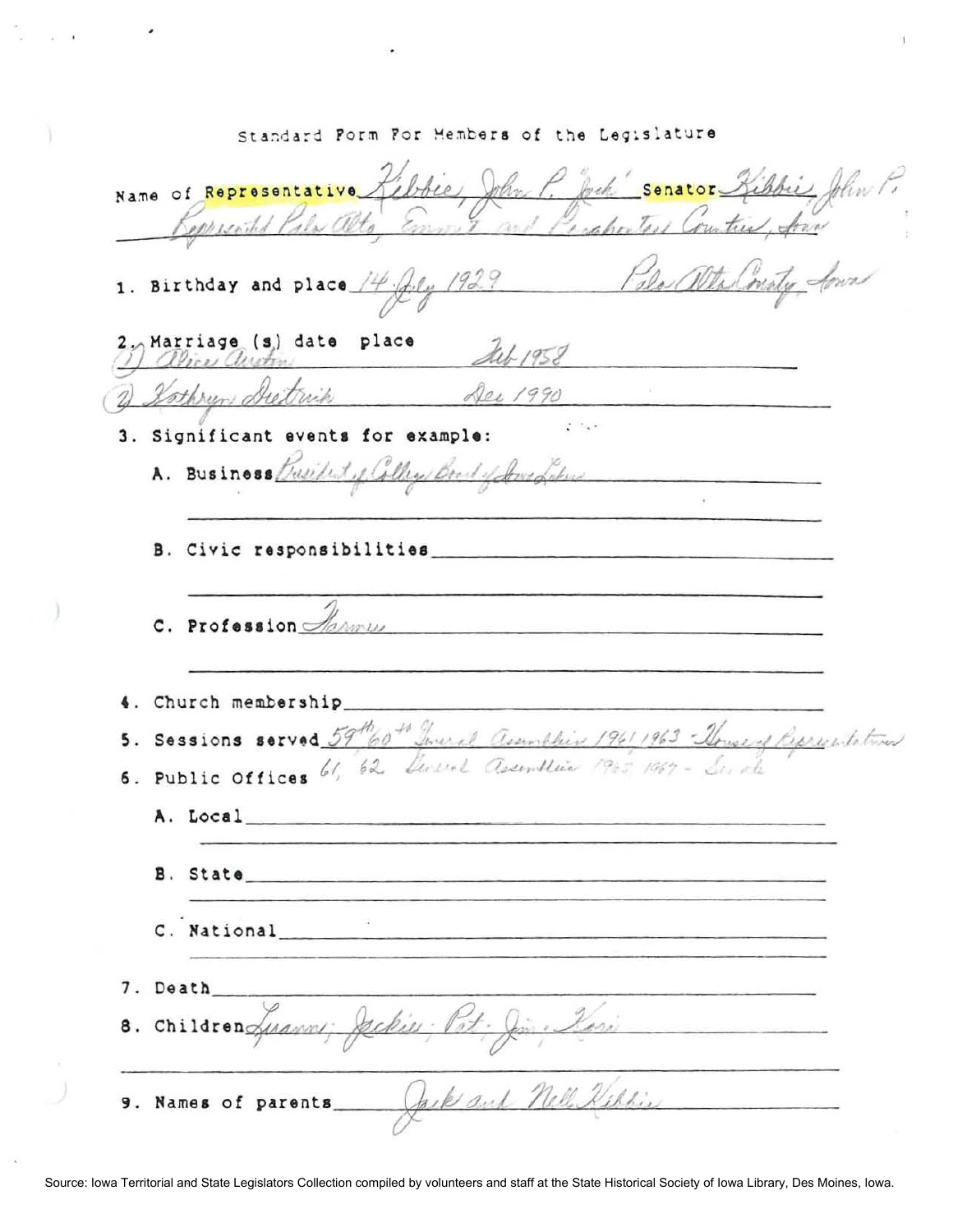Kibbie, John P.

10. Education Products of Ayeshine Community High Ishoul -\_ .. \_ --\_ .. \_------ ----\_.\_-------\_.- - - .. ---- **11.** Degrees \_\_\_\_\_\_\_\_\_\_\_\_\_\_\_\_\_ .\_.\_ . \_\_\_\_ \_ 12. Other applicable information Agnorat - Wilstory service - Porean Har ------------------ -\_. \_\_ .\_------------------------ .\_--- -\_.\_.\_------------------ -----\_.\_- ------------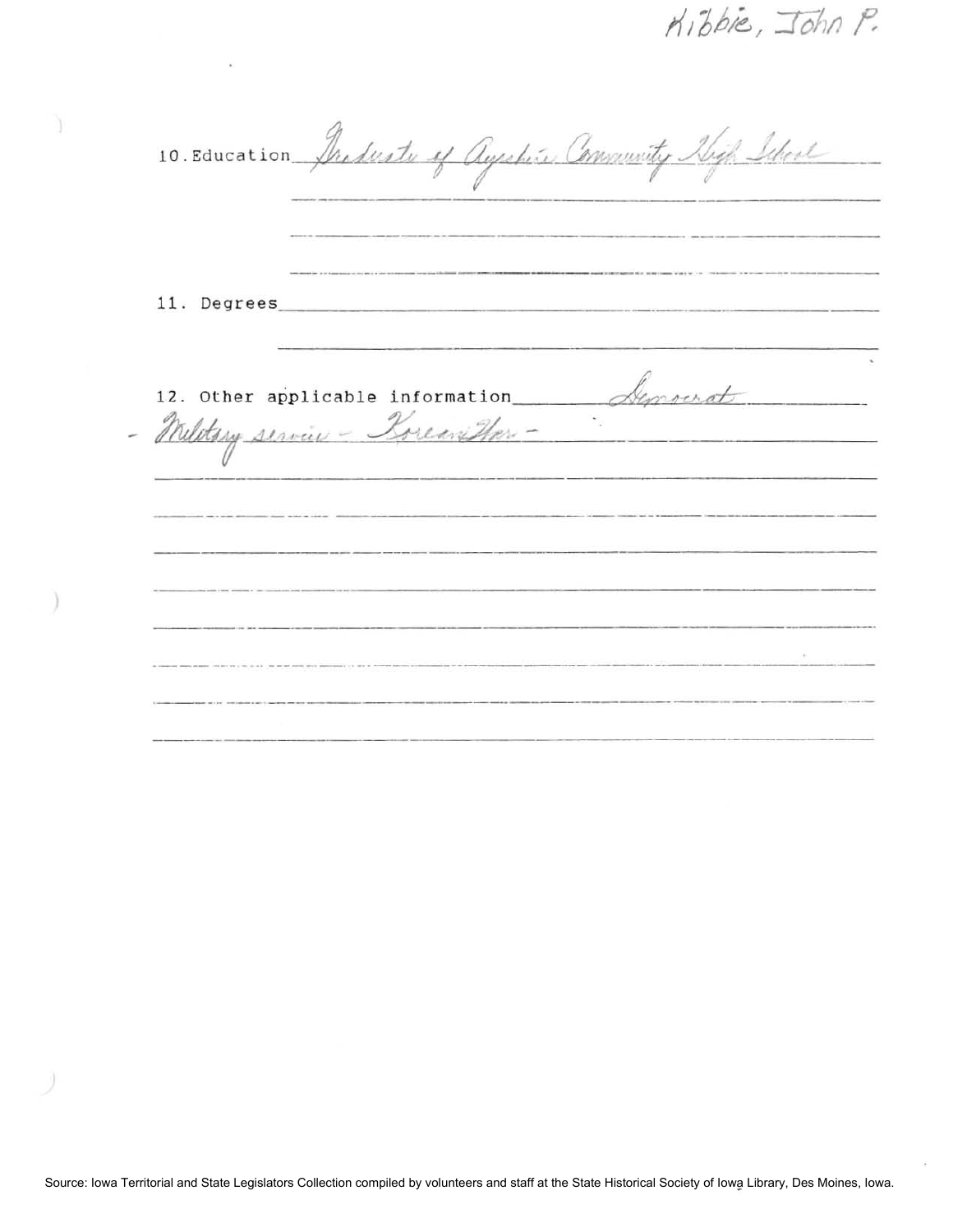Kibie, John P.

## **Sources Log For Legislation Bntries**

## Applicability

 $\mathcal{P}_1$  . . .

Ì.

١

| Source | Non Applicable Applicable Information obtained<br>- Italiellisterical facity of Som Suntingine |        |        |  |
|--------|------------------------------------------------------------------------------------------------|--------|--------|--|
|        |                                                                                                |        |        |  |
|        |                                                                                                |        |        |  |
|        |                                                                                                |        |        |  |
|        |                                                                                                | $\sim$ |        |  |
|        |                                                                                                |        | $\sim$ |  |
|        |                                                                                                |        |        |  |
|        |                                                                                                |        |        |  |
|        |                                                                                                |        |        |  |
|        |                                                                                                |        |        |  |
|        |                                                                                                |        |        |  |
|        |                                                                                                |        |        |  |
|        |                                                                                                |        |        |  |
|        |                                                                                                |        |        |  |
|        |                                                                                                |        |        |  |
|        |                                                                                                |        |        |  |
|        |                                                                                                |        |        |  |
|        |                                                                                                |        |        |  |
|        |                                                                                                |        |        |  |
|        |                                                                                                |        |        |  |
|        |                                                                                                |        |        |  |
|        |                                                                                                |        |        |  |
|        |                                                                                                |        |        |  |
|        |                                                                                                |        |        |  |
|        |                                                                                                |        |        |  |
|        |                                                                                                |        |        |  |
|        |                                                                                                |        |        |  |
|        |                                                                                                |        |        |  |
|        |                                                                                                |        |        |  |
|        |                                                                                                |        |        |  |
|        |                                                                                                |        |        |  |
|        |                                                                                                |        |        |  |

Source: Iowa Territorial and State Legislators Collection compiled by volunteers and staff at the State Historical Society of Iowa Library, Des Moines, Iowa.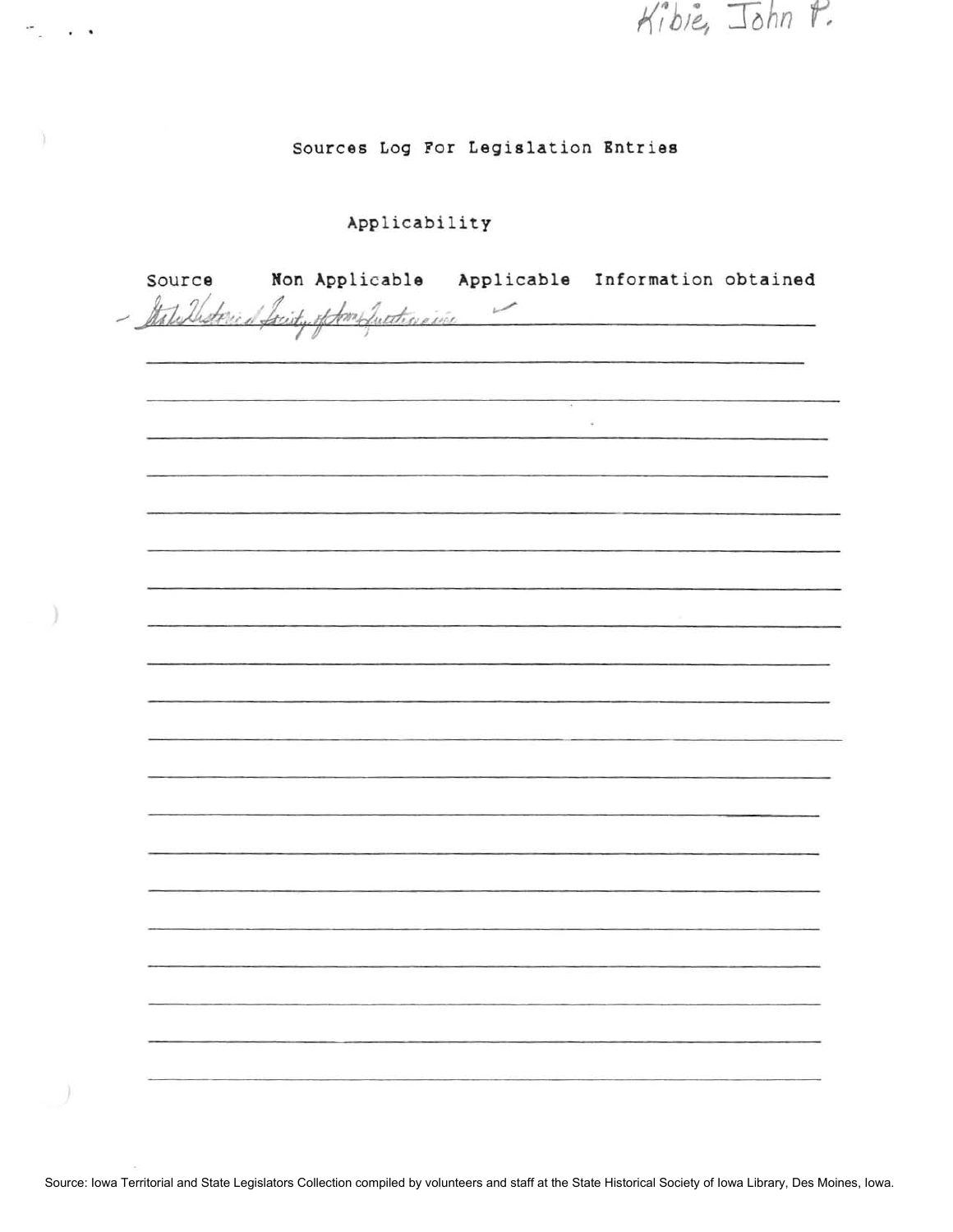$MN$  30  $20R$ 

| 4.1.111                                                                                                                                       |
|-----------------------------------------------------------------------------------------------------------------------------------------------|
| <b>STATE</b><br><b>ISTORICAL</b><br>SOCIETY of                                                                                                |
| John P. (Jack) Kibbie<br>NAME OF REPRESENTATIVE OR SENATOR                                                                                    |
|                                                                                                                                               |
| 1. BIRTHDATE AND PLACE $\frac{7-14-29}{20}$ Polo Alto County<br>2. MARRIAGE(S) TO WHOM/DATE/PLACE Alice Austin (Zubs6) KathryN Dietrich 12/90 |
| 3. SIGNIFICANT EVENTS/ACCOMPLISHMENTS                                                                                                         |
| A. BUSINESS Farmer - Legrslator - Veteran (Korean War)                                                                                        |
| B. CIVIC DUTIES Pres. College Bd-Ia. La Kes -17Vrs member                                                                                     |
| C. PROFESSION                                                                                                                                 |
| 4. RELIGIOUS AFFILIATION*                                                                                                                     |
| 5. NUMBER OF LEGISLATIVE SESSIONS SERVED 1960-64- Sengte 64.68 show 1988 to Prese                                                             |
| <b>6. PUBLIC OFFICES HELD</b>                                                                                                                 |
|                                                                                                                                               |
| B. STATE Representative - Senator                                                                                                             |
|                                                                                                                                               |
| 7. CHILDREN Luann, Jackie, Pat, Jim, Koni                                                                                                     |
| 8. NAMES OF PARENTS $Tack 4$ Nell Kibbie                                                                                                      |

\*Optional information

Source: Iowa Territorial and State Legislators Collection compiled by volunteers and staff at the State Historical Society of Iowa Library, Des Moines, Iowa.